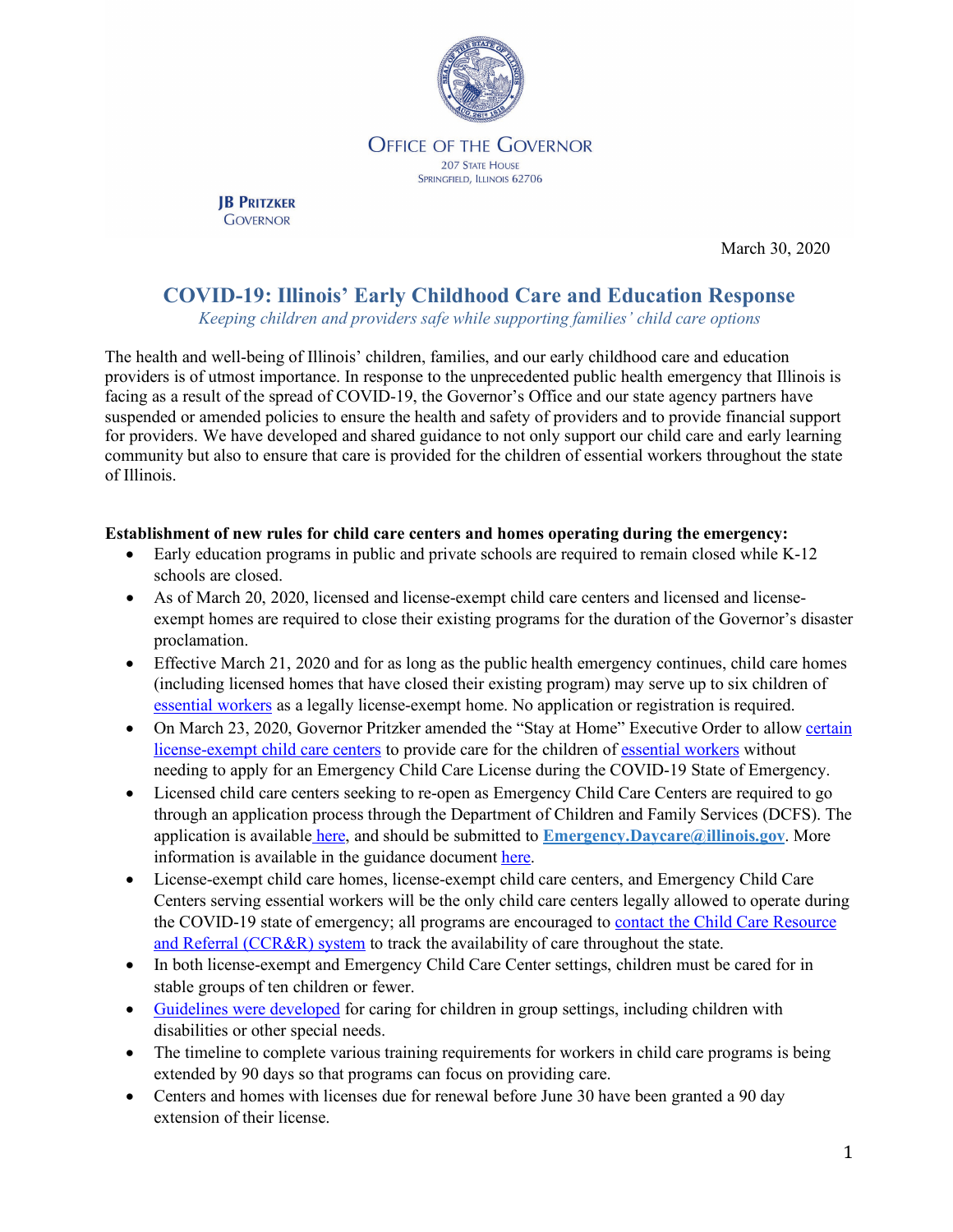### **Financial support for Emergency Child Care providers:**

- All licensed Emergency Child Care Centers, license-exempt centers, and licensed homes providing care as license-exempt during the emergency are eligible to receive a stipend to offset some of the additional costs providers may incur during the emergency. Stipends are:
	-
	- $\circ$  Family child care homes\* OR <br>  $\circ$  Family child care homes\* providing 2<sup>nd</sup> and/or 3<sup>rd</sup> shift child care \$1,000,00
	- o Family child care homes\* providing  $2^{nd}$  and/or  $3^{rd}$  shift child care \$1,000.00<br>
	o Child care centers with up to two (2) classrooms \$2,000.00 o Child care centers with up to two (2) classrooms \$2,000.00<br>
	o Child care centers with 3-5 classrooms \$3,000.00
	- $\circ$  Child care centers with 3-5 classrooms
- The Illinois Department of Human Services (IDHS) is developing a process to allow Priority Essential Workers (health care, human services, and essential government services) to categorically qualify for CCAP during the period of the emergency.

#### **Financial support for existing child care and early learning programs:**

- IDHS has developed a simplified waiver process for the 80% attendance requirement for CCAP so programs can be paid for all eligible days of care. The policy and form are available here. It is also available in Spanish. Providers submitting the waiver must attest that they have continued to pay their staff through each month for which they submit the waiver.
- Early education programs funded through the Illinois State Board of Education's (ISBE's) Preschool for All and Prevention Initiative programs have been advised their funding will not be affected by a decision to close in response to the public health emergency. In addition, the Governor signed an Executive Order allowing Preschool for All and Prevention Initiative funding to be used to meet the child care and related needs of non-enrolled children of essential workers.
- On Monday, March 23, 2020, IDHS and the Illinois Governor's Office of Early Childhood Development (GOECD) hosted a webinar for 3,000 attendees: COVID-19 Child Care Business Practices and Resources.
- GOECD continues to study the impact of the federal relief packages on small businesses like child care centers and will continue to link providers with resources to ensure that they are able to take maximum advantage of these federal benefits.

### **To keep families and the early childhood care and education community informed:**

- The GOECD COVID-19 for Early Childhood webpage is being updated daily with links to the most up-to-date resources for children, families, and early childhood care and education providers.
- GOECD also launched a COVID-19 Emergency Child Care for Communities & Providers webpage with resources to help communities develop emergency child care options for essential workers.
- GOECD, DCFS, IDHS, and ISBE have developed guidance for child care centers, child care homes, and early education programs. This guidance is also available in Spanish.
- GOECD, DCFS, IDHS, and ISBE also developed COVID-19 frequently asked questions following the mandatory closure of all child care centers and homes. These FAQs are also available in Spanish.
- GOECD also developed Emergency Child Care FAQs to answer many of the questions being submitted from the field. A system for regularly developing and publishing these FAQs to support the needs of early care and education providers is in development.
- On March 21, 2020, GOECD issued a COVID-19 Letter to Families explaining the impact of Governor Pritzker's Executive Order on child care and early learning programs in Illinois.
- A dedicated A dedicated help line has been created so Child Care Resource and Referral Agencies (CCR&Rs) can help connect essential worker families to emergency child care: toll-free (888) 228- 1146. The helpline will be available from 9:00 AM - 3:00 PM Monday through Friday to answer calls, but callers will be able to leave a message 24 hours a day.